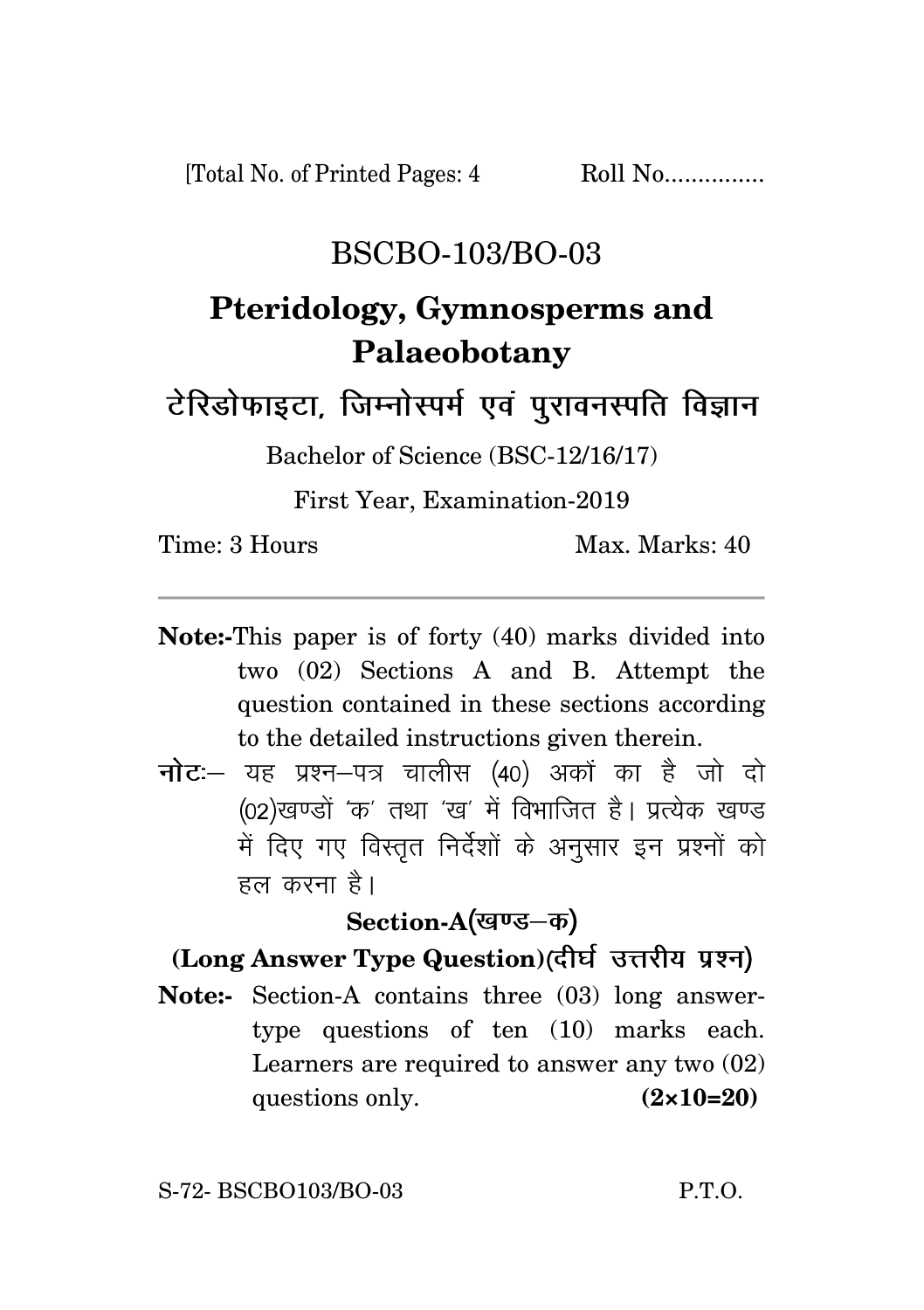- नोट :- खण्ड 'क' में तीन (03) दीर्घ उत्तरीय प्रश्न दिये गये हैं। प्रत्येक प्रश्न के लिए दस (10) अंक निर्धारित हैं। शिक्षार्थियों को इनमें से केवल दो (02) प्रश्नों के उत्तर देने हैं।
- 1. Explain the life cycle of Marsilea with the help of suitable diagrams. मारसीलिया के जीवन चक्र का सचित्र वर्णन कीजिए।
	- 2. Classify Gymnosperms and give a detail note on economic importance of this group. अनावृतबीजी पौधों का वर्गीकरण दीजिए एवं उनके आर्थिक महत्व को विस्तार से समझाइये।
	- 3. Explain pollination and fertilization in pinus. Describe the development of embryo. चीड़ में परागण एवं निषेचन को समझाये। भ्रूण के विकास को भो समझाइए।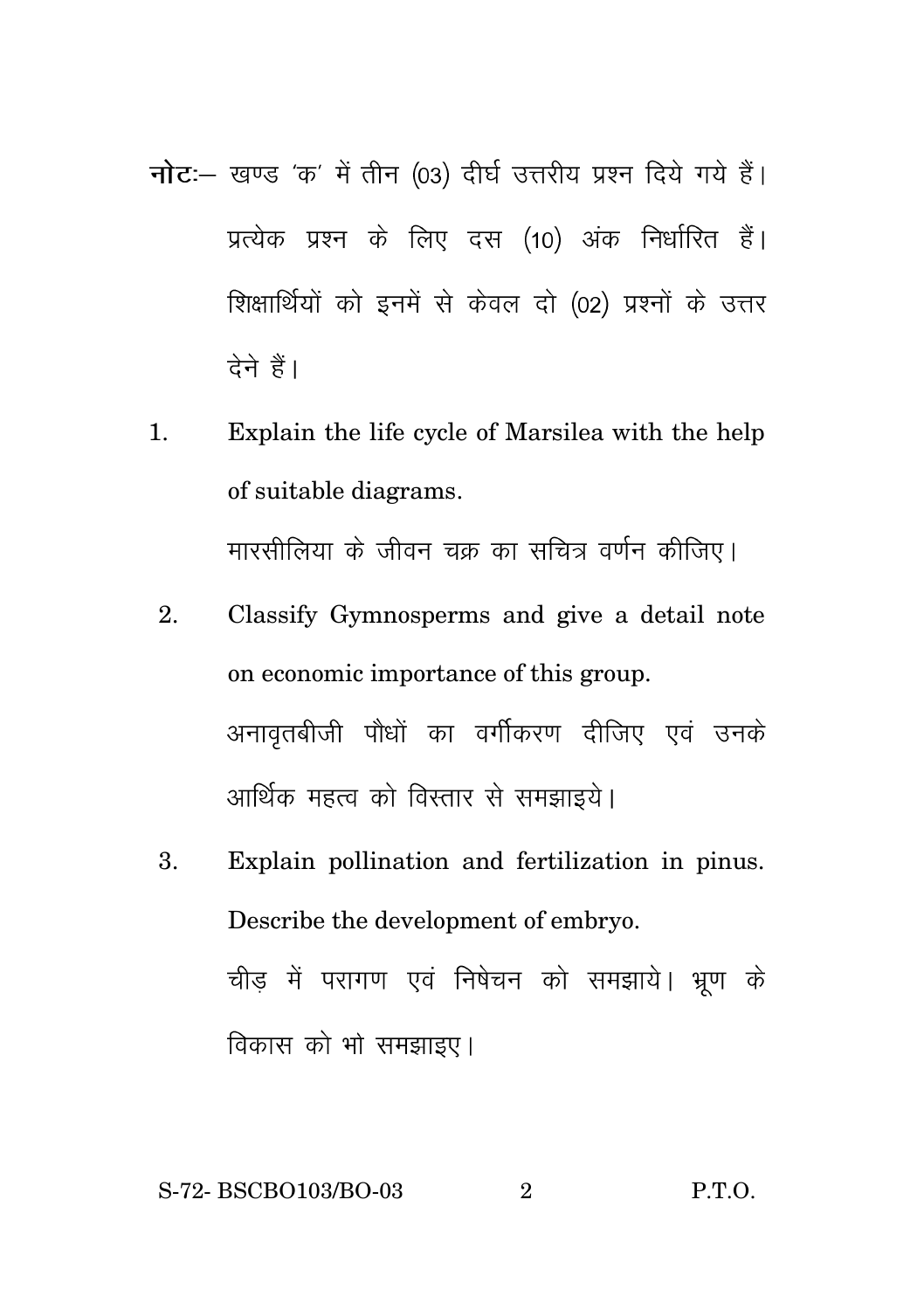#### **Section-B**

## **(Short Answer Type Question)** (लघु उत्तरीय प्रश्न)

- **Note:-** Section-B contains six (06) short answer type questions of five (05) marks each. Learners are required to answer any four (04) questions only. **(5×4=20)**
- नोट :- खण्ड 'ख' में छह (06) लघु उत्तरीय प्रश्न दिये गये हैं। प्रत्येक प्रश्न के लिए पाँच (05) अंक निर्धारित हैं। शिक्षार्थियों को इनमें से केवल चार (04) प्रश्नों के उत्तर देने हैं।
- 1. Explain life cycle of selaginella with the help of diagram only.

सिलैजिनेला के जीवन चक्र का सिर्फ चित्र द्वारा वर्णित कीजिये।

2. Explain affinities of Gymnosperms with pteridophytes.

> जिम्नोस्पर्म की टेरिड़ोफाइट्स के साथ समानताओं को समझाइये।

S-72- BSCBO103/BO-03 3 P.T.O.